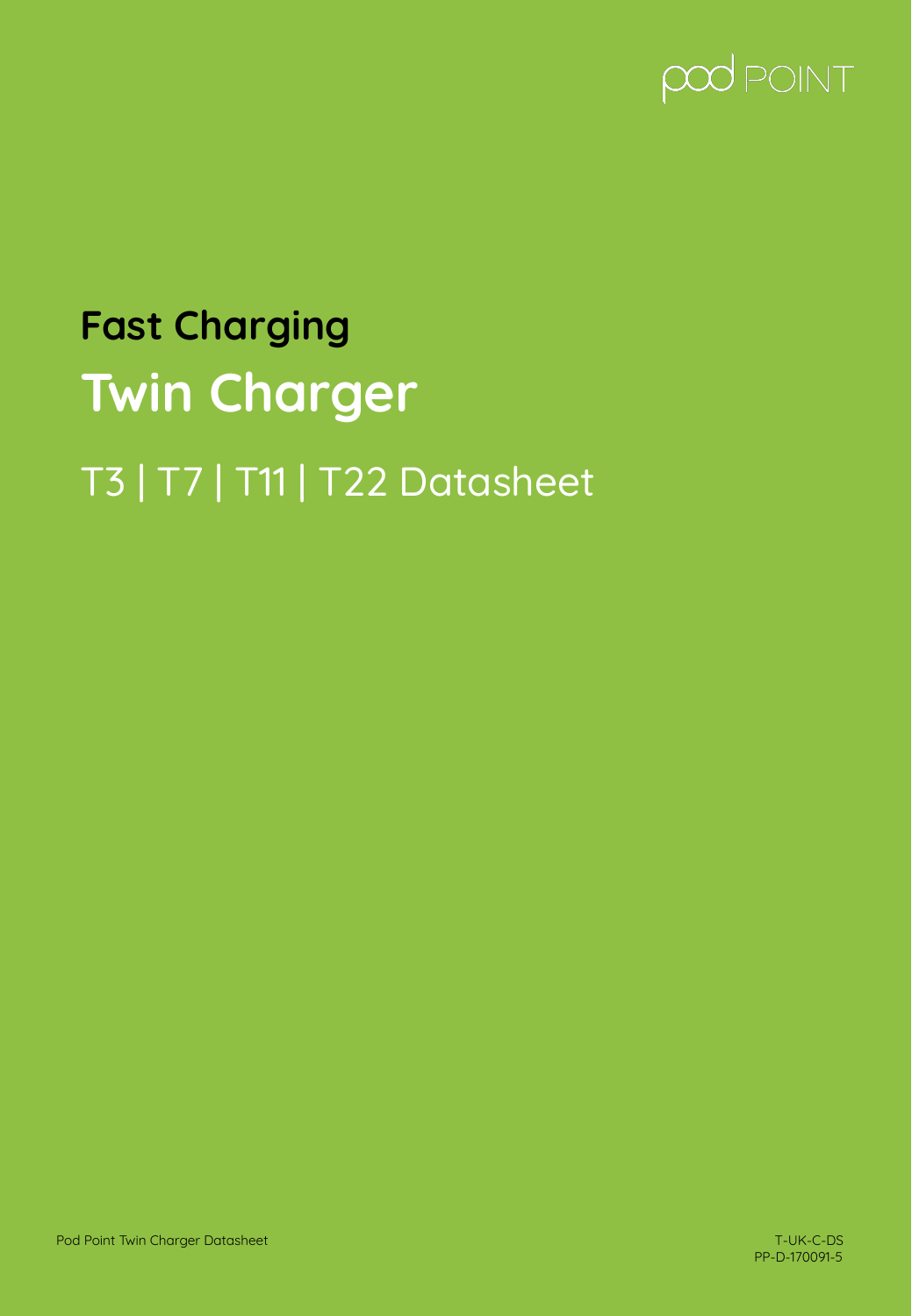

The Pod Point Twin Charger is a dual Type 2-socketed vehicle charger suitable for commercial and public installations. The Twin charger is available for both single & 3 Phase electrical supplies and is compliant with a pay-as-you-go charging system for drivers. Every Twin charger includes and ships with a surface mount foundation plate. Specific models of the Twin Charger are RFID enabled, making them dual authenticating chargers.

| Speed category<br>Charging speed (s)<br><b>Product family</b> | <b>Fast Charging</b><br>3.6kW, 7kW, 11kW & 22kW<br>Twin | <b>pod</b> POINT<br>I'm a Pod Point<br>and my name is:<br>Beck-Chip<br>PG-84206                                                                                                                                                                                                                                                                                |                             |
|---------------------------------------------------------------|---------------------------------------------------------|----------------------------------------------------------------------------------------------------------------------------------------------------------------------------------------------------------------------------------------------------------------------------------------------------------------------------------------------------------------|-----------------------------|
|                                                               | Dual vehicle charging                                   | Select<br>Confirm<br>Plug In<br>Cable<br>Pod Point<br>Charge<br>In App<br>$\blacktriangleright$ Superior $\mid$ <b>C</b> $\widehat{x_{\ell}}$ (see<br>B<br>Α<br>Download the app or go to:<br>charge.pod-point.com<br>Up to<br>Up to<br>7 <sub>kW</sub><br>7 <sub>kw</sub><br>Charge will stop if you do not<br>confirm within 15 minutes<br>www.pod-point.com |                             |
| available                                                     | Wi-Fi & 3G/4G enabled*<br>RFID authentication           | 0333 006 3503                                                                                                                                                                                                                                                                                                                                                  |                             |
| enabled                                                       | Smart Reporting & Pod Point Network                     |                                                                                                                                                                                                                                                                                                                                                                |                             |
| 3 Year Warranty                                               |                                                         |                                                                                                                                                                                                                                                                                                                                                                | Freestanding Mount attached |

| Pod Point Twin Charger Model Numbers                                           |  |
|--------------------------------------------------------------------------------|--|
| Please note the model number of Twin will determine the exact specs available. |  |

| T3 - 3.6kW Speed<br>(Single Phase) | T7 - 7kW Speed<br>(Single Phase)               | T11-11kW Speed<br>(3 Phase) | T22 - 22kW Speed<br>(3 Phase) |
|------------------------------------|------------------------------------------------|-----------------------------|-------------------------------|
| T3-S-6mA-02                        | T7-S-03-BK-6mA                                 | T11-S-6mA-02                | T22-S-03-BK-6mA               |
| T3-S-6mA -02-RO<br>Router          | T7-S-03-WH-6mA                                 | $\qquad \qquad -$           | T22-S-03-WH-6mA               |
|                                    | T7-S-03-BK-RO-6mA<br>Router                    |                             | T22-S-03-BK-RO-6mA<br>Router  |
| $\overline{\phantom{0}}$           | T7-S-03-WH-RO-6mA<br>Router                    |                             | T22-S-03-WH-RO-6mA<br>Router  |
|                                    | T7-S-03-BK-RFID-6mA<br>RFID enable             |                             |                               |
|                                    | T7-S-03-BK-RFID-RO-6mA<br>RFID enable + router |                             |                               |
|                                    | T7-S-03-WH-RFID-6mA<br>RFID enable             |                             |                               |
|                                    | T7-S-03-WH-RFID-RO-6mA<br>RFID enable + router |                             |                               |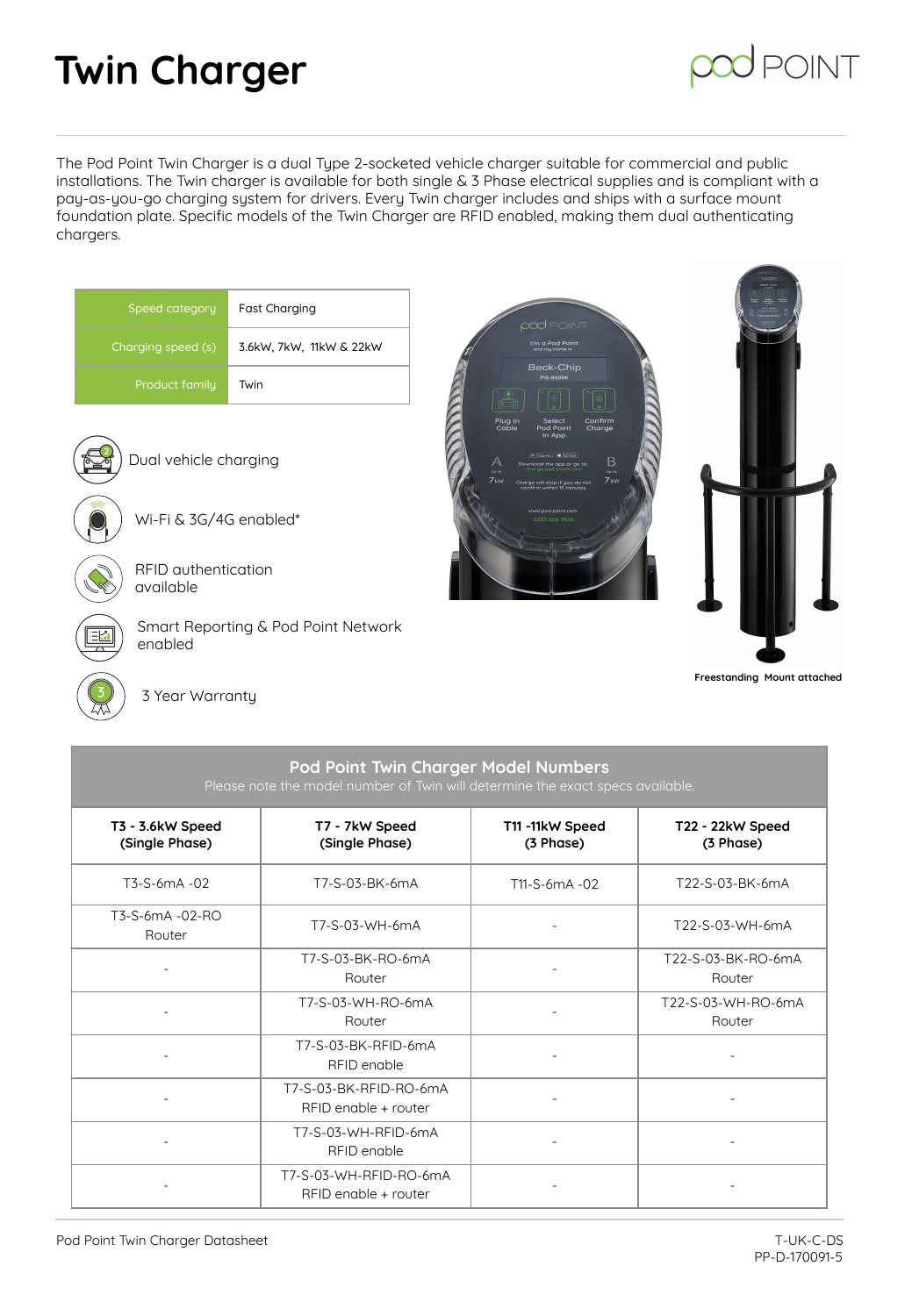### POINT

#### **Physical Properties**







(\*3G/4G on RO models only)

#### **RFID Authentication**

Applies to specific RIFD models only

| <b>RFID Card</b><br>Technology       | <b>NTAG</b>              |
|--------------------------------------|--------------------------|
| Height<br>Width<br>Depth             | 1330mm<br>241mm<br>295mm |
| Weight                               | 19.3 kg<br>22.8 kg-T22   |
| Shipping<br>Height<br>Width<br>Depth | 1480mm<br>340mm<br>370mm |
| Shipping Weight                      | 24.3kg<br>30.3kg - T22   |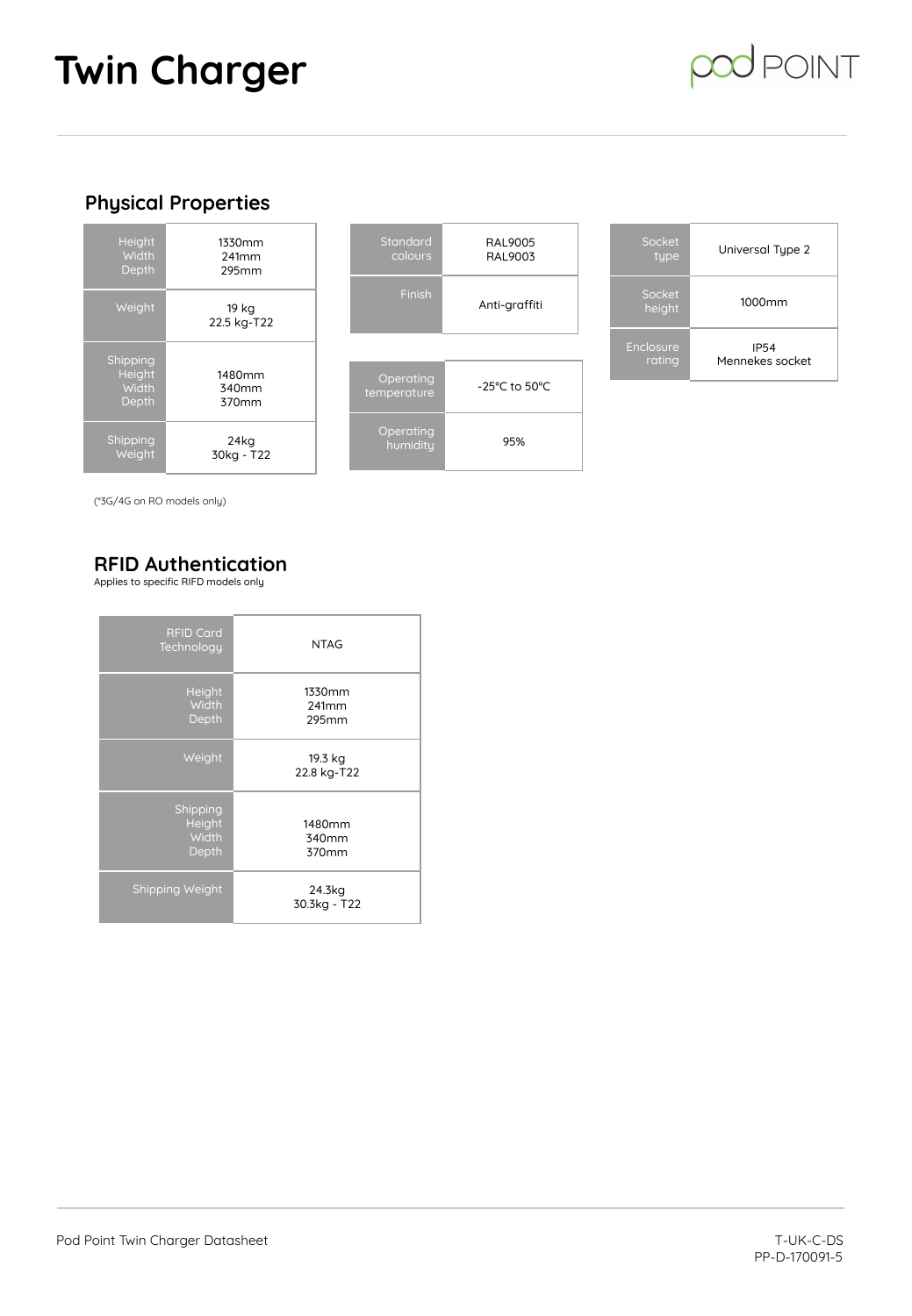

#### **Power**

| Charge protocol                      | Mode 3                                            |
|--------------------------------------|---------------------------------------------------|
| <b>Rated frequency</b>               | 50Hz                                              |
| Over-current<br>protection           | Internal<br>(dynamic)                             |
| <b>RCD</b> protection                | Internal 30mAh<br>resettable (per<br>socket)**    |
| DC vehicle fault<br>protection       | Internal 6mAh<br>DC (per socket)<br>(BS7671:2018) |
| <b>RCD</b> protection<br>(main unit) | Internal 100mAh<br>(time delayed)                 |
| <b>Upstream RCD</b><br>protection    | Optional                                          |
| Standby power<br>consumption         | 8 Watts max                                       |

|                      | T3, T7 Models<br><b>Single Phase</b>  | <b>T11 &amp; T22 Models</b><br>3 Phase      |
|----------------------|---------------------------------------|---------------------------------------------|
| Rate voltage         | 400V AC Poly phase+N                  | 400V AC 3 phase+N                           |
| Rated output current | 32A                                   | 64A<br>32A                                  |
| Rated output         | $2 \times 3.6$ kW<br>$2 \times 7$ kW* | $2 \times 11$ kW <sup>*</sup><br>2 x 22 kW* |

#### **Standards & Compliance**

| Socket compliance    | IEC62196-2:2016<br>(with lock & lock status)                                                     |
|----------------------|--------------------------------------------------------------------------------------------------|
| Standards compliance | LVD 2014/35/EU<br>EMCD 2014/30/EU<br>EN61851-1 and -22<br>IEC62196-2:2016<br><b>CE Certified</b> |

#### **Connectivity**

| (IEEE 802.11bgn)<br>@2.4 Ghz    | Wi-Fi                                  |
|---------------------------------|----------------------------------------|
| Secure data<br>encruption HTTPS | Connection<br>security                 |
| Port 443                        | <b>TCP</b>                             |
| 1 to 13                         | <b>Channel Mask</b>                    |
| $-95dB$                         | <b>Scan RSSI</b><br>Threshold          |
| Dynamic                         | <b>Station</b><br>addressing<br>scheme |

| 3G/4G          | Optional modem<br>available |
|----------------|-----------------------------|
| Pod Point App  | Pair via Wi-Fi              |
| Smart charging | <b>Fnabled</b>              |

#### **Surface Mount Foundation (details)**



\*All Twin chargers can be de-rated remotely if required.

\*\*Requires the disconnection of the charging cable and only applies to 03 models of Twin Charger signified by the SKU code.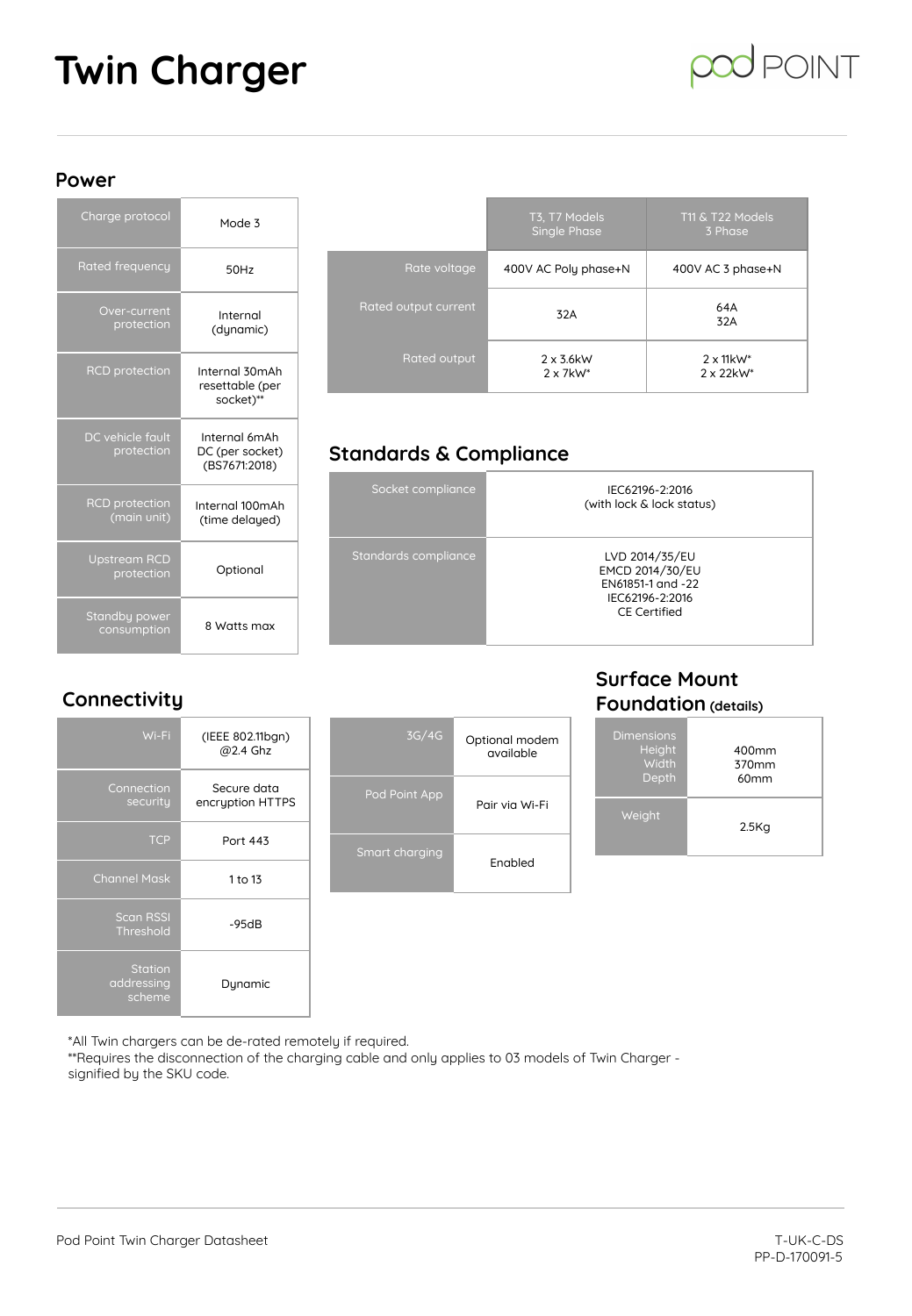

#### **Access**

- For full user guide details please see the Twin charger user guide document.
- Each charging socket is protected by a hinged flap.
- Users begin charging by connecting their charging cable with the Twin and their vehicle.
- Authenticate and confirm a charge via the Pod Point mobile application.

#### **Data & fees**

- To connect and communicate to the Pod Point network a data contract must be maintained.
- Data costs will vary alongside contract duration and feature requirements.
- All of our Twin chargers use the industry standard Mode 3 charging protocol.

#### **Installation**

- For full installation details please see the Twin charger installation guide document.
- All Twin chargers are designed for either open air or protected environments.
- Each Twin is supplied with a baseplate
- Ancillaries such as feeder pillars, protective guards, signage and more are all available from Pod Point.
- Pod Point can provide a turn-key service for the installation and commissioning of Twin charging points.
- Pod Point chargers are not put into service or valid for their warranty until installation is in accordance with Pod Point's protocols and local regulations have been verified.

#### **After sales service**

We will not undertake any repairs for any out-of-warranty failures without first receiving acceptance of our quotation for related costs. Refer to the Twin installation guide for further details of supply requirements.

#### **Smart charging**

- Our hardware is designed to operate in coordination with grid demands, in periods of peak local, regional or national demand, charging may be interrupted or rate-limited for brief periods to facilitate grid management.
- Where data services have been purchased from Pod Point, Pod Point will manage these limits and mitigate any significant effect on vehicle charging overall

#### **Warranty and support**

- To maintain our thirty-six-month limited warranty, installation shall be in accordance with Pod Point's guidance and all relevant legislation and installed by a certified electrician.
- Any hardware failure should be promptly reported to us, ideally by email to support@pod-point.com or by calling our support team on 0207 247 4114. You must quote the serial number and location of the product with a brief description of the failure.
- Our support team will then investigate and attempt to remotely resolve the issue. They may ask you to provide additional information to assist in this.
- If the issue cannot be resolved remotely, and the product is within warranty, we will arrange for one of our team to visit. If the issue is a result of any shortcoming in design or manufacture it will be made good free of charge or at our option, exchanged for a replacement product. If we attend site and the fault is not a result of a design or manufacture issue of our product, we will make reasonable attempts to diagnose the issue and propose a resolution which may have a fee associated with it. A call out fee will be applicable where our product is not at fault.

#### **Limitation of liability**

In no event will we accept any liability for any loss, costs or damages consequential of the use and/or misuse of our hardware products, except and only to the extent that this is caused by our negligence.

.